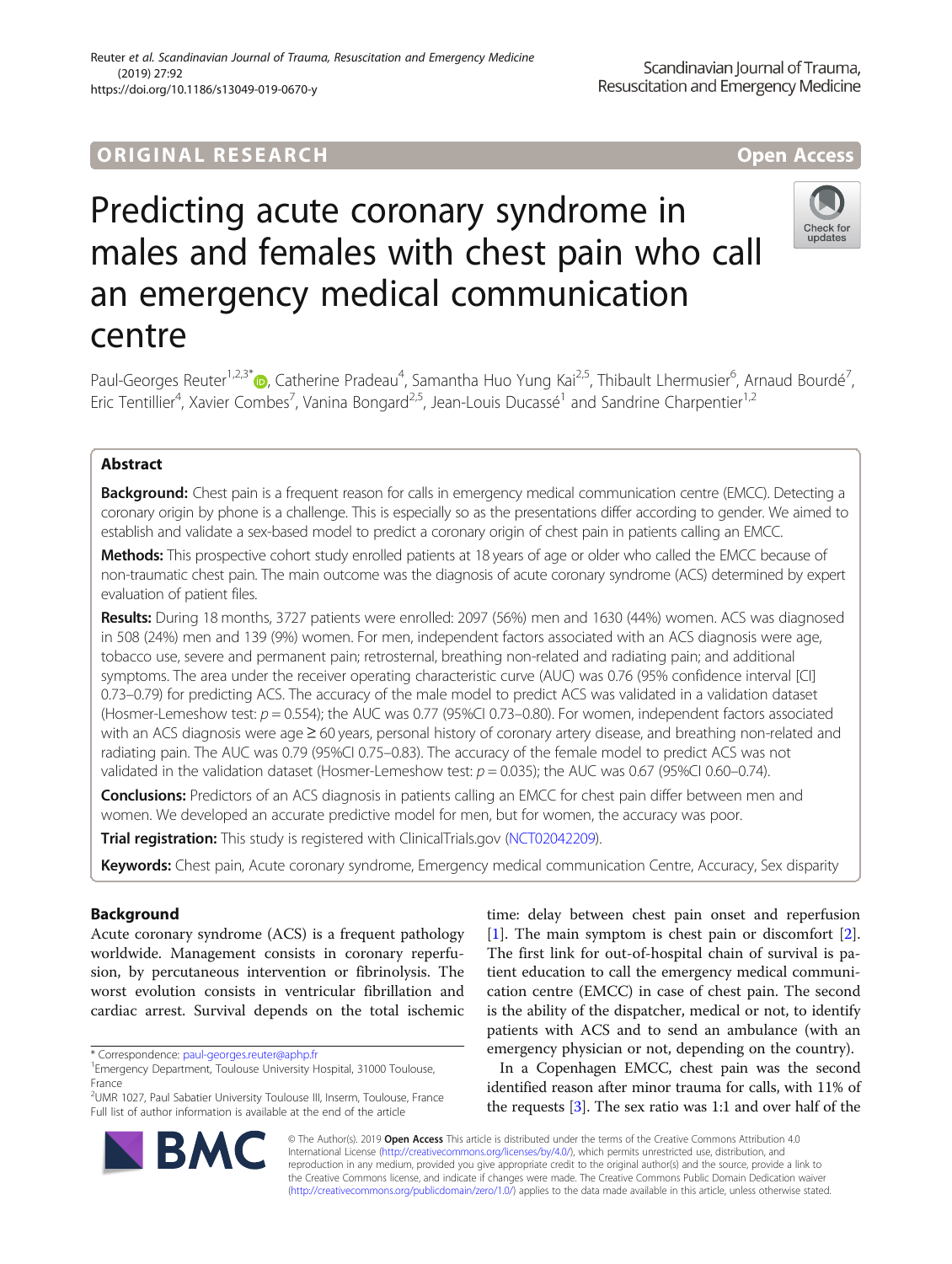patients were over 65 years of age [[4](#page-9-0)]. When a contact occurred with an EMCC, the prevalence at 30 days of ACS ranged from 12 to 16% [[5](#page-9-0), [6\]](#page-9-0). For patients with ACS, the use of the EMCC was in the range of 23 to 43% [[7](#page-9-0), [8](#page-9-0)]. Patients with ST elevation myocardial infarction (STEMI) were given the highest priority in 82% of cases [[9\]](#page-9-0).

ACS diagnosis depends on electrocardiography (ECG) findings and biomarkers. At an EMCC, these data are not available. Only patient history and characteristics of chest pain can be investigated. A persistent pain or a typical location with radiation without associated symptoms influences the dispatcher to send a Mobile Intensive Care Unit (MICU) in France [[10](#page-9-0)]. In Sweden, the intensity, the localisation of the pain and a history of ischemic heart disease were associated with the final diagnosis of ACS [\[11\]](#page-9-0). The accuracy of a computer-based decision support was compared with dispatchers' decisions to predict ACS [\[5\]](#page-9-0). Sensitivity was greater with the computer- than dispatcher-based decision (90% vs. 83%), and that under triage (false negative) was 10 and 17%, respectively. The factors correlated to under triage were the time of the call (lunch time) and the level of medical knowledge of the dispatcher (assistant nurse versus dispatcher with no medical training) [\[12](#page-9-0)]. These findings confirm the need for a decision support tool to help dispatchers identify patients at risk of ACS.

Atypical clinical presentations are difficult to diagnose [[13\]](#page-9-0). In older and diabetic patients, chest discomfort can be absent [\[14](#page-9-0), [15\]](#page-9-0). Males and females also differ in clinical presentation of ACS [[2\]](#page-9-0). Women, particularly those < 55 years old, most often describe atypical chest pain, such as discomfort, pinching, or burning, [\[16](#page-9-0)–[20\]](#page-10-0). These differences in initial presentation lead to an increase in mortality among women (10% versus 5%) [[21](#page-10-0)]. Total ischemic time is longer in women than men [[8,](#page-9-0) [9](#page-9-0), [22](#page-10-0)]. One explanation is a lower prioritization for women when calling call centres (79% for women and 89% for men) [[9\]](#page-9-0). These results suggest that attention should be paid to recognize these patients as soon as possible. In creating a "by-phone" predictive score of ACS, items should differ according to sex.

We aimed to establish and validate a model to predict ACS for men and women calling an EMCC from information that can be recorded by phone.

## Methods

#### Study design and setting

The DOREMI 2 prospective cohort study was conducted in three French university hospitals. This study is a follow-up to DOREMI 1, which was a pilot and feasibility study. The three participating EMCCs were located in Toulouse, Bordeaux and Saint-Denis de la Réunion. In 2017, the EMCCs served 1.318, 1.506 and 0.843 million inhabitants, respectively. After an evaluation by a dispatcher assistant, a physician manages every call for medical reasons. Depending on the dispatcher prioritization, calls are handled by a general practitioner or an emergency physician. In France, calls from patients with chest pain or discomfort are generally transferred to the emergency physician dispatcher. In response to a call, a medical dispatcher can give medical advice, recommend going into a medical care structure or send an ambulance, fire brigade, physician or MICU (ambulance with an emergency physician on board).

# Selection of participants

From May 2010 to November 2011, we consecutively included adults at 18 years of age or older who called the EMCC for non-traumatic chest pain. The "non-traumatic" characteristic was verified directly by asking the patient. The exclusion criterion was any difficulty in communicating: uncommunicative patient, language barrier, or inability to speak with the patient.

#### Measurements

At the first call to the EMCC, the emergency physician recorded patient characteristics, cardiovascular risk factors, medical history and clinical presentation on a standardized form (Additional file [1\)](#page-9-0). Follow-up data were collected 30 days after the call (D30) by telephone interview. A research assistant contacted the patient's general practitioner and/or the patient directly. The patient was contacted in case of non-response from the general practitioner or in case of incomplete information.

At the D30 follow-up, the research assistant retrieved reports from the emergency department, hospitalization and additional examinations. They collected data on major adverse cardiovascular events (rehospitalisation, myocardial infarction, urgent revascularization or death), admission or a consultation in a cardiology unit, non-invasive imaging (transthoracic echocardiography, stress imaging with exercise or drug, cardiac MRI), coronary angiography and the final diagnosis during hospitalization. The final diagnosis of ACS was based on these data.

#### Outcome

The outcome was a diagnosis of ACS by experts according to current guidelines [[23](#page-10-0)].

STEMI was defined by the onset of a persistent STelevation on ECG, considered suggestive in the following cases: 1) at least two continuous leads with ST-segment elevation  $> 0.2$  mV in leads V1-V3 or  $> 0.1$  mV in leads V4-V9, V3R and V4R or 2) left bundle branch block with the presence of concordant ST-segment elevation.

Non–STEMI was diagnosed with compatible clinical presentation and ECG abnormalities in two continuous leads such as ST-segment depression or T-wave changes and elevated cardiac troponin level higher than the 99th percentile.

Unstable angina was considered when the patient had a compatible clinical presentation and ECG abnormalities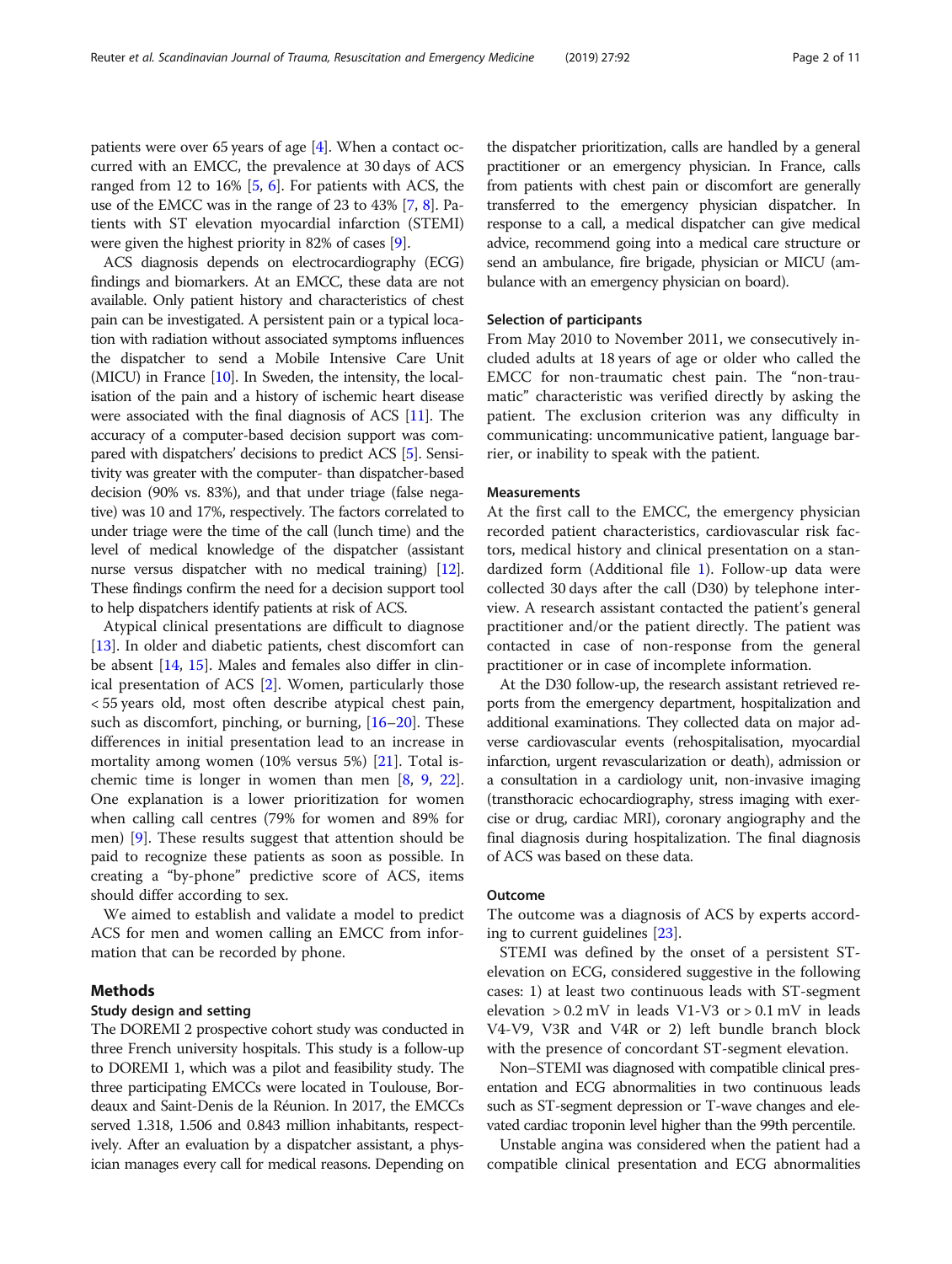<span id="page-2-0"></span>without elevated cardiac troponin level and at least one of the following abnormalities: 1) dynamic changes of the ST-segment within 30 days or during the stress test; 2) a positive test result from stress echocardiography, cardiac MRI, coronary CT angiography; 3) coronary angiography with  $> 70\%$  occlusion, 4) death within 30 days and, 5) rehospitalisation within 30 days with a diagnosis of ACS.

All patient files were retrospectively analysed by two experts to determine the final diagnosis of ACS or not. Three pairs of experts were recruited from the three centres. They did not belong to the team that included or cared for the patient. Files were randomly assigned. In case of discordance between the two experts, a third one was consulted. The diagnosis was based on pre-hospital data, reports of emergency departments, hospitalization and/or additional examinations, and follow-up on D30.

#### Analysis

# Sample size calculation

At least 10 events per independent variable are recommended to ensure satisfactory statistical power in multivariate regression models [\[24,](#page-10-0) [25\]](#page-10-0). Because we planned to include a maximum of 15 independent variables in the final predictive model for each sex, we needed 150 calls with ACS for men and 150 for women. Given that approximately 16% of calls for non-traumatic chest pain have a definite diagnosis of ACS in the French EMCC, we needed 938 calls for each sex  $[6]$ . Given that the percentage of lost to follow-

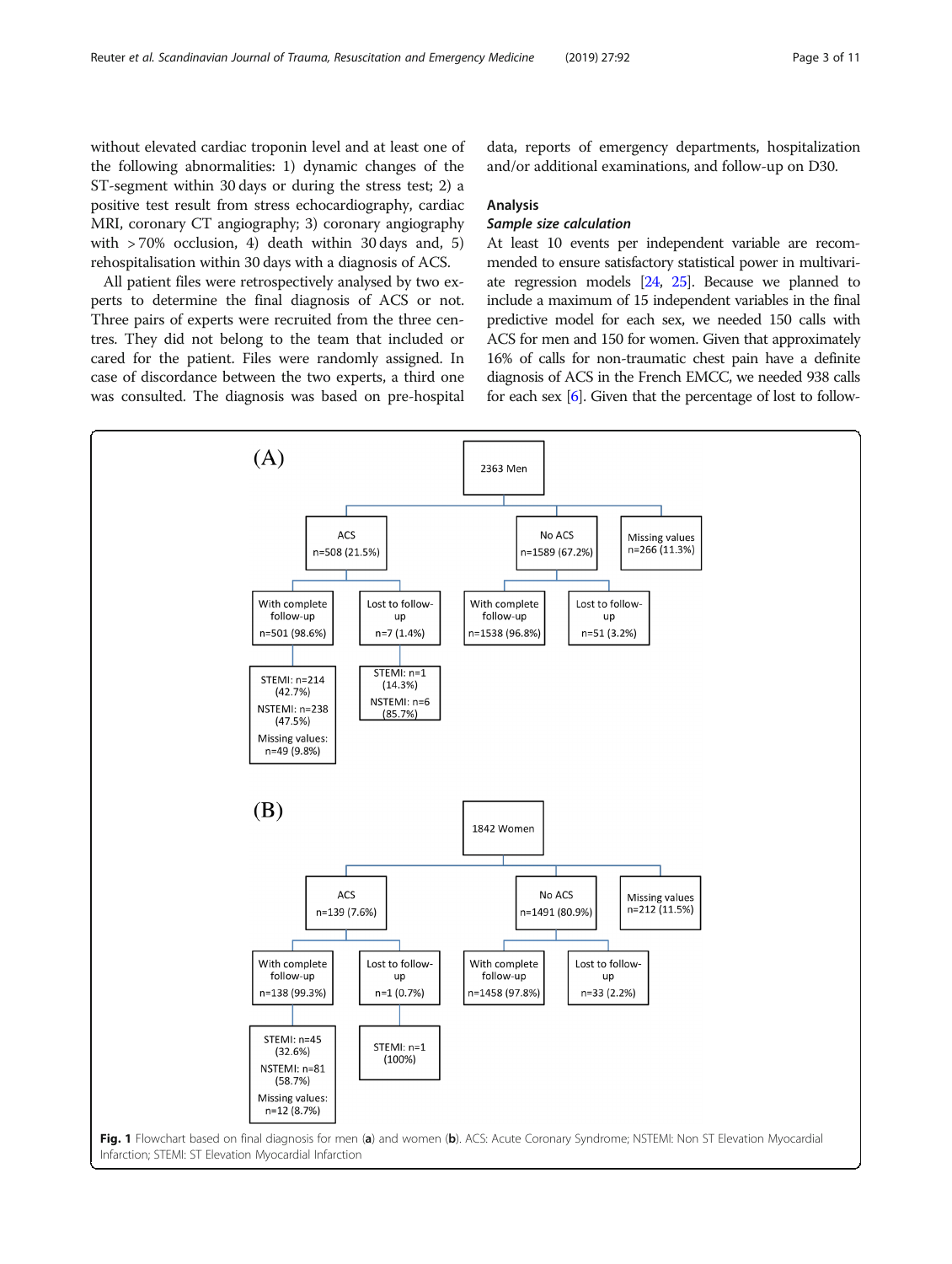|                                   | Total ( $n = 1398$ ) | ACS $(n = 329)$ | No ACS $(n = 1069)$ | $p$ value |
|-----------------------------------|----------------------|-----------------|---------------------|-----------|
| Age, mean (SD), y, No. (%)        | 59.2 (16.1)          | 59.4 (13.2)     | 50.9 (16.4)         | < 0.001   |
| < 40                              | 291 (20.8)           | 18(5.5)         | 273 (25.5)          | < 0.001   |
| $40 - 50$                         | 317 (22.7)           | 59 (17.9)       | 258 (24.1)          |           |
| $50 - 60$                         | 320 (22.9)           | 95 (28.9)       | 225 (21.0)          |           |
| $\geq 60$                         | 470 (33.6)           | 157 (47.7)      | 313 (29.3)          |           |
| Coexisting conditions, No. (%)    |                      |                 |                     |           |
| Hypertension                      | 405 (29.0)           | 123 (37.4)      | 282 (26.4)          | < 0.001   |
| Personal coronary artery disease  | 387 (27.7)           | 126 (38.3)      | 261 (24.4)          | < 0.001   |
| Family coronary artery disease    | 231 (16.5)           | 51(15.5)        | 180 (16.8)          | 0.568     |
| Tobacco use                       | 545 (39.0)           | 133 (40.4)      | 412 (38.5)          | 0.540     |
| <b>Diabetes</b>                   | 183 (13.1)           | 59 (17.9)       | 124 (11.6)          | 0.003     |
| Dyslipidaemia                     | 337 (24.1)           | 97 (29.5)       | 240 (22.5)          | 0.009     |
| Medication therapy, No. (%)       |                      |                 |                     |           |
| Aspirin                           | 296 (21.2)           | 100 (30.4)      | 196 (18.3)          | < 0.001   |
| Clopidogrel                       | 209 (14.9)           | 77 (23.4)       | 132 (12.3)          | < 0.001   |
| Thyroid hormone                   | 12(0.9)              | 2(0.6)          | 10(0.9)             | 0.743     |
| Statin                            | 263 (18.8)           | 87 (26.4)       | 176 (16.5)          | < 0.001   |
| Severity of pain, median (IQR)    | $5[3-7]$             | $5[4-7]$        | $5[3-7]$            | < 0.001   |
| Type of pain, No. (%)             |                      |                 |                     |           |
| Severe pain (NRS ≥6)              | 592 (42.4)           | 162 (49.2)      | 430 (40.3)          | 0.004     |
| Permanent                         | 350 (25.0)           | 102 (31.0)      | 248 (23.2)          | 0.004     |
| Pain onset:                       |                      |                 |                     | 0.066     |
| Crescendo                         | 307 (22.0)           | 67 (20.4)       | 240 (22.5)          |           |
| Abruptly                          | 590 (42.2)           | 157 (47.7)      | 433 (40.5)          |           |
| Unclassified                      | 501 (35.8)           | 105 (31.9)      | 396 (37.0)          |           |
| Circumstance of pain, No. (%)     |                      |                 |                     | 0.012     |
| At rest                           | 1106 (79.1)          | 244 (74.2)      | 862 (80.6)          |           |
| Sport or stress-related           | 180 (12.9)           | 58 (17.6)       | 122 (11.4)          |           |
| Unclassified                      | 112(8.0)             | 27(8.2)         | 85 (8.0)            |           |
| Pain typography, No. (%)          |                      |                 |                     |           |
| Typical chest pain <sup>a</sup>   | 799 (57.2)           | 224 (68.1)      | 575 (53.8)          | < 0.001   |
| Retrosternal                      | 671 (48.0)           | 201 (61.1)      | 470 (44.0)          | < 0.001   |
| Post-myocardial infarction angina | 119/387 (30.8)       | 50/126 (39.7)   | 69/261 (24.4)       | 0.008     |
| Peak type                         | 260 (18.6)           | 28 (8.5)        | 232 (21.7)          | < 0.001   |
| Burning                           | 182 (13.0)           | 51(15.5)        | 131 (12.3)          | 0.126     |
| Pinching                          | 81 (5.8)             | 7(2.1)          | 74 (6.9)            | 0.001     |
| Increasing at position change     | 252 (18.0)           | 29 (8.8)        | 223 (20.9)          | < 0.001   |
| Breathing non-related             | 1037 (74.2)          | 299 (90.9)      | 738 (69.0)          | < 0.001   |
| Radiating                         | 592 (42.3)           | 179 (54.4)      | 413 (38.6)          | < 0.001   |
| Additional symptoms               | 937 (67.1)           | 249 (75.7)      | 688 (64.4)          | < 0.001   |

<span id="page-3-0"></span>Table 1 Characteristics and type of pain for male patients in the derivation set with and without a diagnosis of acute coronary syndrome (ACS)

ACS Acute coronary syndrome, NRS Numeric rating scale, IQR Interquartile range<br><sup>a</sup>Typical chest pain is characterized by a retrosternal sensation of pressure or heaviness ("angina"), which may be intermittent (usually last or persistent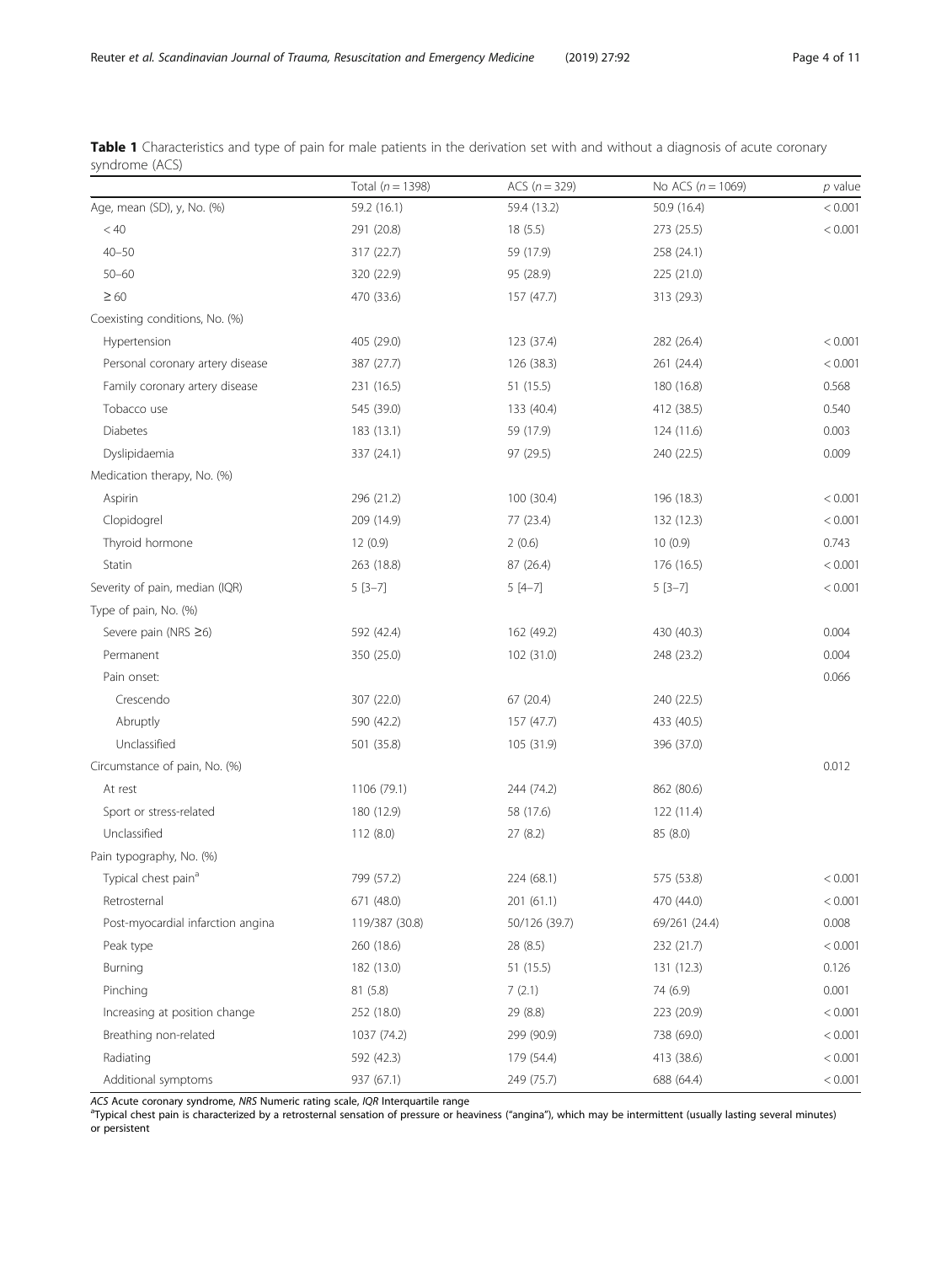<span id="page-4-0"></span>up is estimated to reach 20% (undetermined diagnosis), we needed to include 1123 calls for non-traumatic chest pain for each sex. This sample size estimation concerns the training (derivation) dataset, which corresponds to two-thirds of the overall included patients. Thus, we needed to include a total of 1705 men and 1705 women for the derivation and validation datasets. Owing to an expected sex ratio of women/men of 40%/60%, we needed to include 4263 consecutive calls for non-traumatic chest pain.

#### Analysis

Data are expressed as numbers with percentages for categorial variables or means with standard deviation or medians with interquartile range [IQR] for continuous variables. Categorial data were compared by chi-square or Fisher exact test when appropriate and continuous data by Student t or Mann and Whitney test as appropriate. Interexpert agreement for the final diagnosis was calculated with the Kappa coefficient and its 95% confidence interval.

#### Model development

For each sex, we randomly selected a training (derivation) dataset from two-thirds of the data. Potential predictors were identified as variables associated with an ACS diagnosis significant at  $p < 0.2$  on bivariate analysis or already known to be associated in the literature. We used a backward stepwise logistic regression to retain the final independent predictive variables, based on both  $p < 0.05$  and the log-likelihood test. Then, we built a receiver operating characteristic (ROC) curve for each sex and defined the area under the ROC curve (AUC).

#### Model validation

The main characteristics of the derivation and validation models were compared for each sex by using appropriate bivariate statistical tests. The internal validity of the predictive model for each sex was tested in the validation dataset. First the discriminative performance of the score was evaluated with the validation dataset. Then, mean predictive probabilities were plotted against observed proportions of ACS in each quintile of predictive probabilities. Differences between observed and predicted probabilities were tested with the Hosmer-Lemeshow test.

All tests were two-sided, with statistical significance set at  $p < 0.05$ . All analyses were performed with STATA v11.2 (StataCorpLP, College Station, TX, USA) and CART software (Salford System, CA 92126 USA).

# Results

#### Characteristics of study subjects

Over the 18 months of the study, 4205 patients were enrolled. A final diagnosis was established for 3727 (89%) (1630 [44%] women and 2097 [56%] men). Flowcharts of the final diagnosis by sex are presented in Fig. [1](#page-2-0). Sensitivity analyses are presented in Appendix. Overall, 647 (17%) participants had an ACS diagnosis (508 [24%] men and 139 [9%] women), including 260 (7%) with STEMI. The interexpert agreement was excellent (Kappa = 0.91 [0.89–0.93]) for diagnosing ACS.

# Main results Males with ACS

# The derivation dataset consisted of 1398 men. In total, 324 (23%) men had an ACS diagnosis, 135/324 (42%) with

Table 2 Final model for predicting ACS in males after multivariate analysis

| Variables                          | Regression coefficient | <b>OR</b> | 95% CI             | $P$ -value |
|------------------------------------|------------------------|-----------|--------------------|------------|
| Age, y                             |                        |           |                    |            |
| < 40                               | $\mathbf 0$            |           |                    |            |
| $40 - 50$                          | 1.085                  | 2.958     | $[1.668 - 5.246]$  | < 0.001    |
| $50 - 60$                          | 1.692                  | 5.431     | $[3.125 - 9.439]$  | < 0.001    |
| $\geq 60$                          | 1.969                  | 7.166     | $[4.162 - 12.336]$ | < 0.001    |
| Tobacco use                        | 0.359                  | 1.432     | $[1.064 - 1.927]$  | 0.018      |
| Severe pain (NRS $\geq$ 6)         | $-1.016$               | 0.362     | $[0.143 - 0.917]$  | 0.032      |
| Permanent pain                     | 0.385                  | 1.469     | $[1.09 - 1.981]$   | 0.012      |
| Breathing non-related pain         | 0.813                  | 2.254     | $[1.281 - 3.967]$  | 0.005      |
| Retrosternal pain                  | 0.457                  | 1.580     | $[1.203 - 2.075]$  | 0.001      |
| Radiating pain                     | 0.465                  | 1.592     | $[1.209 - 2.097]$  | 0.001      |
| Additional symptoms                | 0.066                  | 1.068     | $[0.735 - 1.551]$  | 0.729      |
| Severe pain* Breathing non-related | 0.838                  | 2.313     | $[1.015 - 5.271]$  | 0.046      |
| Severe pain*Additional symptoms    | 0.850                  | 2.339     | $[1.202 - 4.553]$  | 0.012      |

Because of missing values for one man, the analyses were performed on 1397 males OR Odds ratio, CI Confidence interval, NRS Numeric rating scale

The symbol "\*" indicate the interaction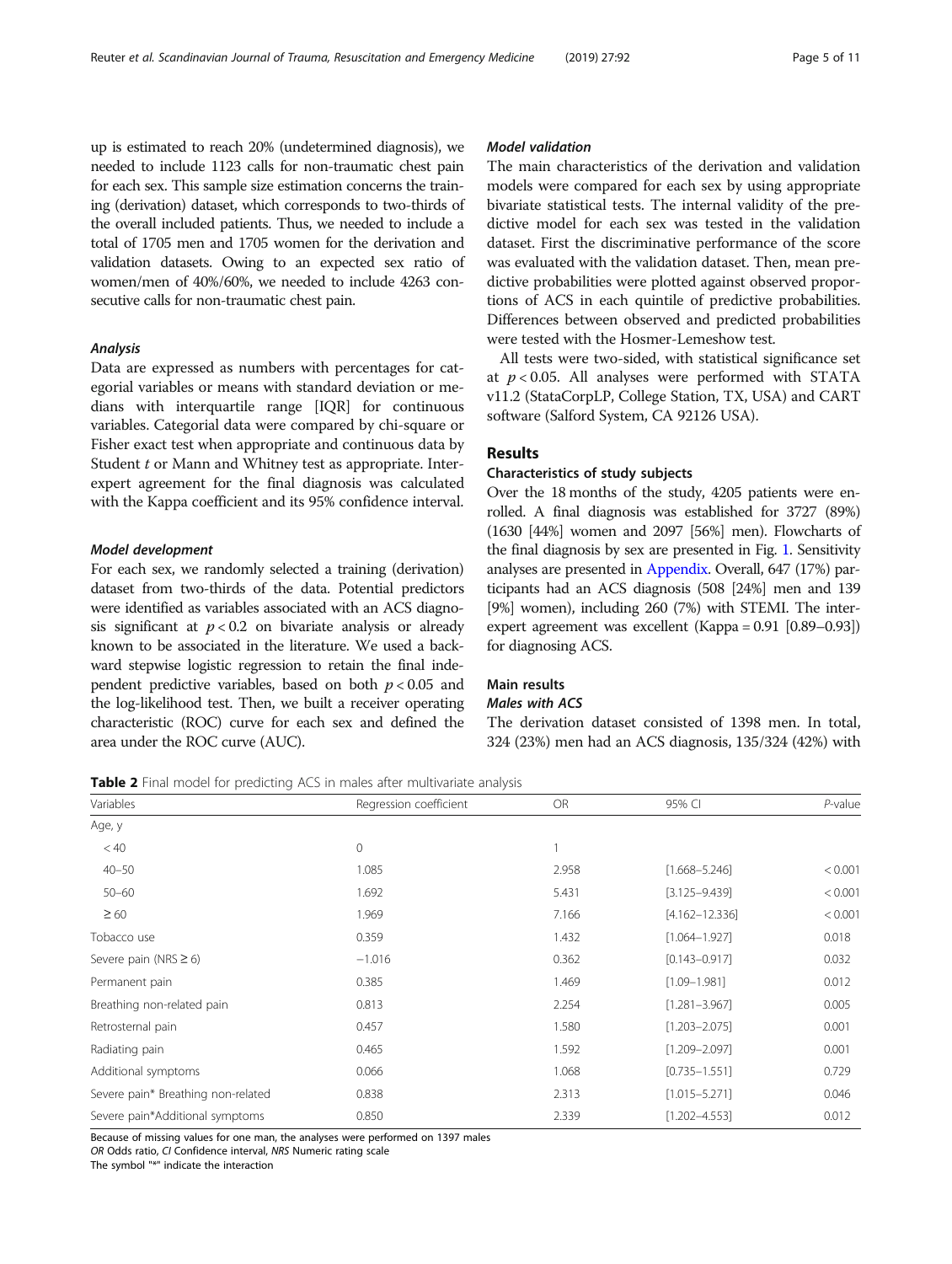<span id="page-5-0"></span>STEMI. The flowchart of the derivation dataset is in the Additional file [2.](#page-9-0) The general characteristics and type of pain for males are in Table [1.](#page-3-0) Men with an ACS diagnosis were older, more frequently had cardiovascular risk factors (except family history of coronary diseases and tobacco use) and had more typical pain typography characteristics than those without a diagnosis (Table [1\)](#page-3-0).

Eight factors mostly contributed to the final model for predicting ACS in males: age, tobacco use, severe and permanent pain; retrosternal, breathing non-related and radiating pain; and additional symptoms (Table [2](#page-4-0)). The AUC value for the final male model was 0.76 (95% CI 0.73– 0.79), with no differences between observed and predicted probabilities (Hosmer-Lemeshow test:  $p = 0.78$ ).

General characteristics were well balanced between the derivation dataset ( $n = 1398$ ) and the validation dataset  $(n = 699)$ . The accuracy of the male model to predict ACS was validated, with no differences between observed and predicted probabilities (Hosmer-Lemeshow test:  $p = 0.554$ , Fig. 2a). The AUC value for the male prediction score was 0.76 (0.73–0.80).

# Females with ACS

The derivation dataset consisted of 1087 women. Overall, 92 (8%) women had an ACS diagnosis, 32/92 (35%) with STEMI. The flowchart of the derivation dataset is in the Additional file [2.](#page-9-0) The general characteristics and type of pain for females are in Table [3](#page-6-0). Women with an ACS diagnosis were older, with more cardiovascular risk factors (except family history of coronary diseases and tobacco use) and had more typical pain typography than those without a diagnosis (Table [3\)](#page-6-0).

Four factors mostly contributed to the final model for predicting ACS in females: age  $\geq 60$  years,

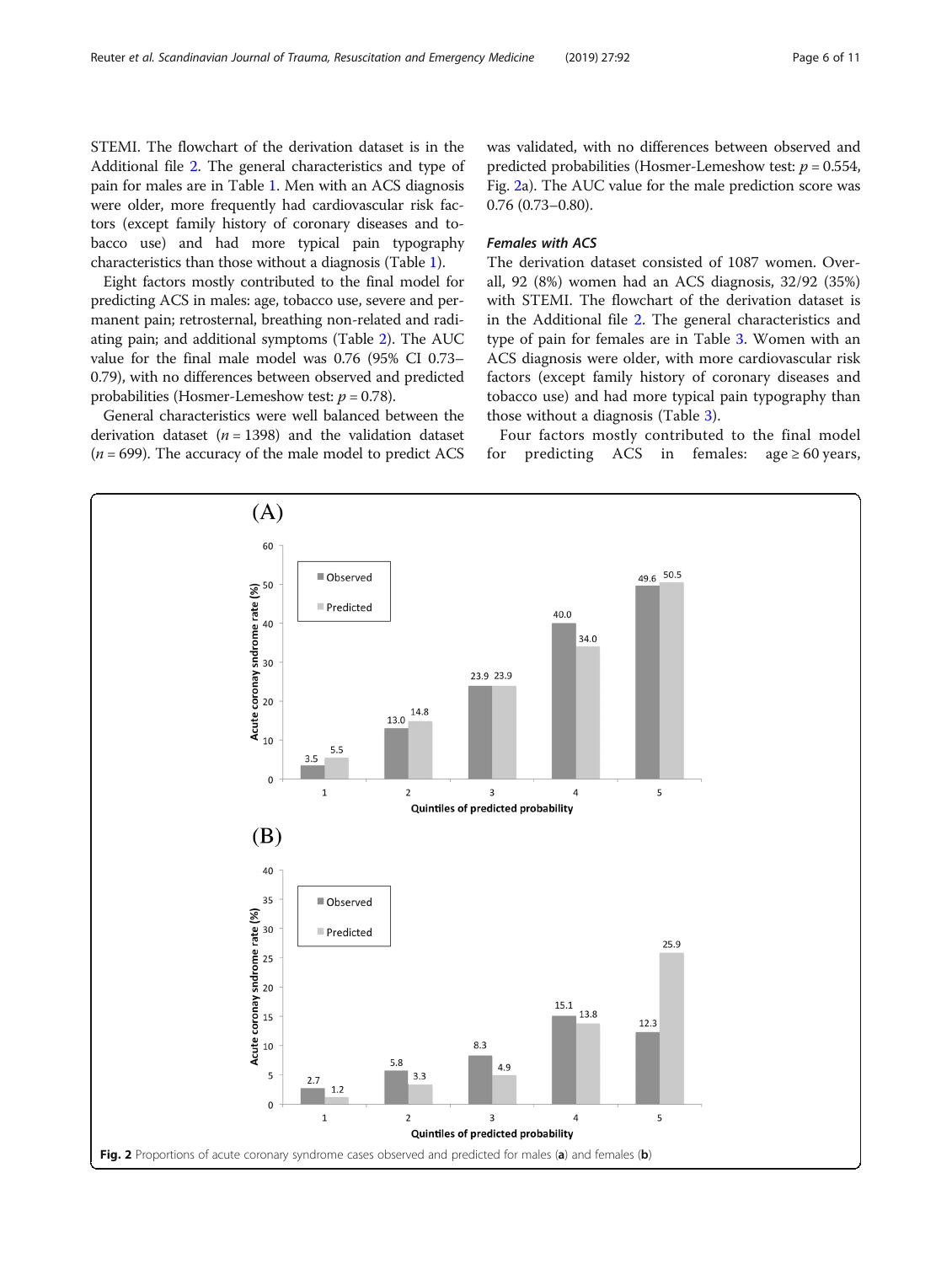|                                   | Total ( $n = 1087$ ) | ACS $(n = 92)$ | No ACS ( $n = 995$ ) | $p$ value |
|-----------------------------------|----------------------|----------------|----------------------|-----------|
| Age, mean (SD), y, No. (%)        | 55.2 (18.1)          | 69.7 (13.7)    | 53.9 (17.9)          | < 0.001   |
| < 60                              | 215 (19.8)           | 9(9.8)         | 206 (20.7)           | < 0.001   |
| $\geq 60$                         | 445 (40.9)           | 75 (81.5)      | 370 (37.2)           |           |
| Coexisting conditions, No. (%)    |                      |                |                      |           |
| Hypertension                      | 382 (35.1)           | 49 (53.3)      | 333 (33.5)           | < 0.001   |
| Personal coronary artery disease  | 179 (16.5)           | 35 (38.0)      | 144 (14.5)           | < 0.001   |
| Family coronary artery disease    | 178 (16.4)           | 10(10.9)       | 168 (16.9)           | 0.136     |
| Tobacco use                       | 249 (22.9)           | 12(13.0)       | 237 (23.8)           | 0.019     |
| Diabetes                          | 130 (12.0)           | 17(18.5)       | 113(11.4)            | 0.044     |
| Dyslipidaemia                     | 207 (19.0)           | 28 (30.4)      | 179 (18.0)           | 0.004     |
| Medication therapy, No. (%)       |                      |                |                      |           |
| Aspirin                           | 129 (11.9)           | 24(26.1)       | 105 (10.6)           | < 0.001   |
| Clopidogrel                       | 64 (5.9)             | 16 (17.4)      | 48 (4.8)             | < 0.001   |
| Thyroid hormone                   | 90(8.3)              | 7(7.6)         | 83 (8.3)             | 0.807     |
| Statin                            | 132 (12.1)           | 20 (21.7)      | 112(11.3)            | 0.003     |
| Severity of pain, median (IQR)    | $5[4-7]$             | $5[4-7]$       | $5[4-7]$             | 0.496     |
| Type of pain, No. (%)             |                      |                |                      |           |
| Severe pain (NRS ≥6)              | 489 (45.0)           | 42 (45.7)      | 447 (45.0)           | 0.900     |
| Permanent                         | 272 (25.0)           | 24 (26.1)      | 248 (24.9)           | 0.805     |
| Pain onset:                       |                      |                |                      | 0.620     |
| Crescendo                         | 207 (19.1)           | 14(15.2)       | 193 (19.4)           |           |
| Abruptly                          | 483 (44.4)           | 43 (46.7)      | 440 (44.2)           |           |
| Unclassified                      | 397 (36.5)           | 35 (38.1)      | 362 (36.4)           |           |
| Circumstance of pain, No. (%)     |                      |                |                      | 0.210     |
| At rest                           | 914 (84.1)           | 75 (81.5)      | 839 (84.3)           |           |
| Sport or stress-related           | 81(7.5)              | 5(5.4)         | 76 (7.6)             |           |
| Unclassified                      | 92 (8.5)             | 12(13.1)       | 80(8.0)              |           |
| Pain typography, No. (%)          |                      |                |                      |           |
| Typical chest pain <sup>a</sup>   | 616 (56.7)           | 64 (69.6)      | 552 (55.5)           | 0.009     |
| Retrosternal                      | 461 (42.4)           | 52 (56.5)      | 409 (41.1)           | 0.004     |
| Post-myocardial infarction angina | 41/179 (22.9)        | 9/35(25.7)     | 32/144 (22.2)        | 0.659     |
| Peak type                         | 216 (19.9)           | 6(6.5)         | 210 (21.1)           | 0.001     |
| Burning                           | 132 (12.1)           | 14 (15.2)      | 118 (11.9)           | 0.345     |
| Pinching                          | 53 (4.9)             | 1(1.1)         | 52(5.2)              | 0.122     |
| Increasing at position change     | 229 (21.1)           | 5(5.4)         | 224 (22.5)           | < 0.001   |
| Breathing non-related             | 769 (70.7)           | 83 (90.2)      | 686 (68.9)           | < 0.001   |
| Radiating                         | 475 (43.7)           | 52 (56.5)      | 423 (42.5)           | 0.010     |
| Additional symptoms               | 737 (67.9)           | 70 (76.1)      | 667 (67.1)           | 0.077     |

<span id="page-6-0"></span>

|  | <b>Table 3</b> Characteristics and type of pain for female patients in the derivation set with and without a diagnosis of ACS |  |
|--|-------------------------------------------------------------------------------------------------------------------------------|--|
|  |                                                                                                                               |  |

ACS Acute coronary syndrome, NRS Numeric rating scale, IQR Interquartile range

<sup>a</sup>Typical chest pain is characterized by a retrosternal sensation of pressure or heaviness ("angina"), which may be intermittent (usually lasting several minutes) or persistent

personal history of coronary artery disease, and breathing non-related and radiating pain (Table [4](#page-7-0)). The AUC value for the final female model was 0.79 (95% CI: 0.75–0.83), with no differences between observed and predicted probabilities (Hosmer-Lemeshow test:  $p = 0.70$ ).

General characteristics were well balanced between the derivation dataset ( $n = 1087$ ) and the validation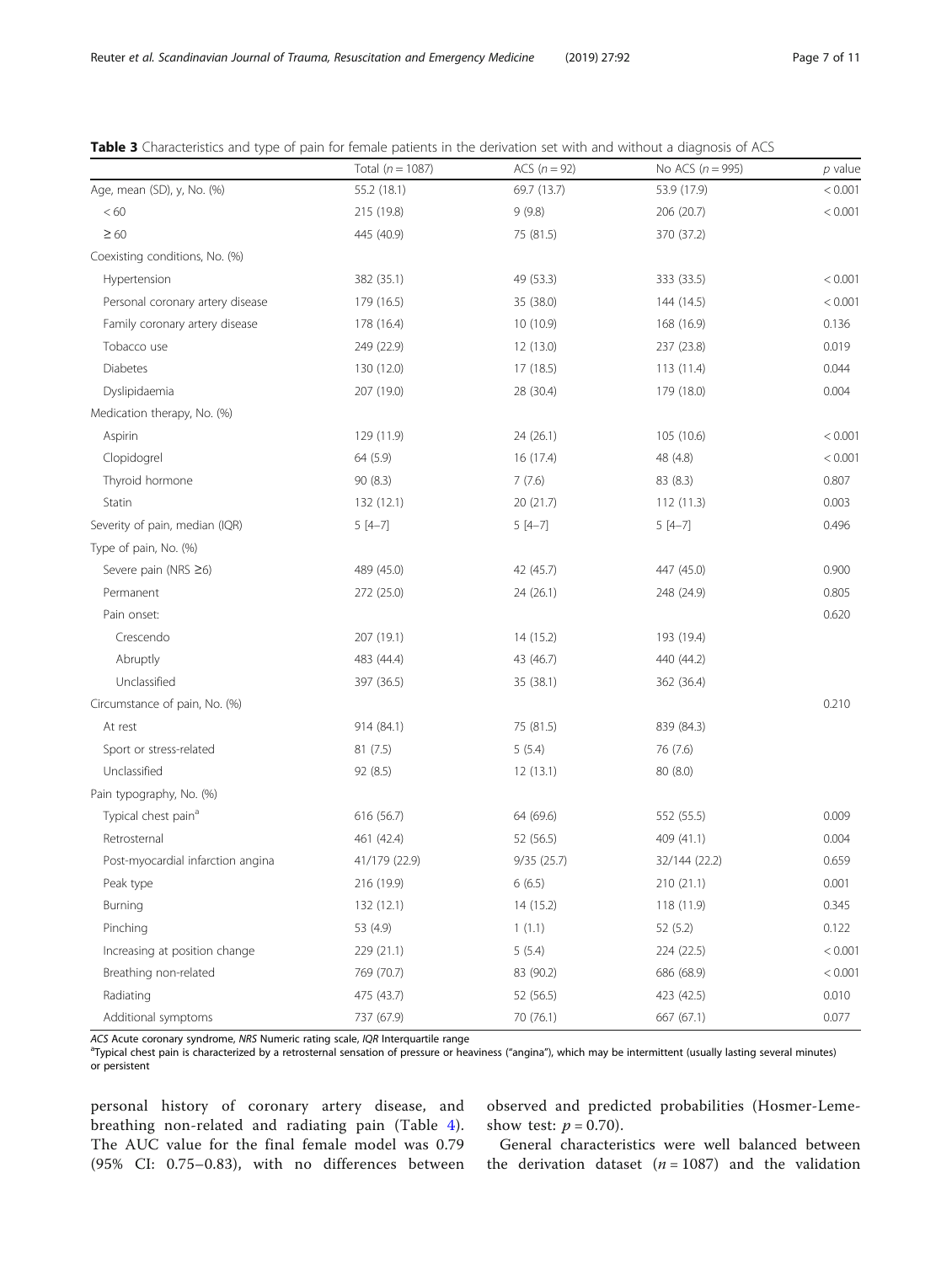<span id="page-7-0"></span>dataset ( $n = 543$ ). The female model's accuracy to predict ACS was not validated: predicted probabilities significantly differed from observed values (Hosmer-Lemeshow test:  $p = 0.035$ , Fig. [2](#page-5-0)b). The AUC value for the female prediction score was 0.67 (0.60–0.74).

# **Discussion**

# Main results

For adults calling an EMCC with chest pain or discomfort, predictors of a final ACS diagnosis differed by sex. The discriminative performance of the model was poor for women and good for men.

#### Explanation of the findings

In our study, a predictive variable for ACS in males agreed with traditional typical angina. The pain characteristics were so typical that even the coexisting conditions, such previous coronary artery disease, did not significantly add to the prediction in the multivariate model. Therefore, decision-making in men is based on the characteristics of pain. For females, except for age and personal history of ACS, factors were not related to typical angina. Thus, decision-making in women is mainly based on criteria other than the pain characteristics. The initial presentation of ACS is well known to differ by sex. In contrast to men, women complain of discomfort or pain due to pinching or burning [[16](#page-9-0)–[20](#page-10-0)]. These discrepancies could be due to disparities in pathophysiology and aetiologies [[26,](#page-10-0) [27\]](#page-10-0). Women with an ACS diagnosis were more likely to have a normal or mild angiographic coronary heart disease [[19,](#page-10-0) [21](#page-10-0)]. Onetenth of ACS cases involve spontaneous coronary artery dissection, mainly in young women [[28\]](#page-10-0). Myocardial infarction with a non-obstructive coronary artery (MIN-OCA) occurs mostly in women and includes coronary endothelial dysfunction, myocarditis or Takostubo syndrome [\[1](#page-9-0)]. In these pathologies, traditional cardiovascular risk factors have a low implication.

The identification of a woman presenting an ACS remains a challenge. The mortality rate is higher in women than men because of their atypical initial presentation, older age, and less recourse to coronary angiography [\[21](#page-10-0), [29,](#page-10-0) [30](#page-10-0)]. When adjusted on the same level of care, mortality is similar between the sexes, which led the authors of one study to advocate for a diagnosis of ACS in women  $[31, 32]$  $[31, 32]$  $[31, 32]$  $[31, 32]$ . In our study, the discriminative performance of our model to predict ACS in women was not reproducible. Determinants were limited in number, not typical and above all not reproducible. An explanation is a potential lack of knowledge regarding variables to investigate to detect ACS in women. Currently, women are assessed with the variables used for men. Specific factors in women need to be investigated.

### **Strengths**

Our study is the first prospective multicentric study to focus on predicting an ACS diagnosis in patients calling an EMCC for chest pain or discomfort. Other studies analysed patients with an established ACS diagnosis and cared for in an emergency department or cardiology department. Furthermore, this large study improves on the small number of studies evaluating the effectiveness of EMCC [[33\]](#page-10-0).

### Limitations

We excluded uncommunicative patients because they could experience impending death, an at-risk sign. This state has already been highlighted in the evaluation of imminent delivery at an EMCC [\[34](#page-10-0)]. Thus, we investigated ACS as the only outcome without considering other life threatening causes of chest pain. The outcome was established retrospectively by experts, witch could be consider as subjective and potentially biased. Nevertheless, decision was based on medical records that were collected prospectively, limiting this bias. Lastly, in women we failed to propose a model that accurately predicted an ACS diagnosis in the validation sample.

# Conclusions

A sex disparity exists in screening for ACS in people calling an EMCC because of chest pain. A score could be proposed for men. For women, a better understanding of pathophysiology and symptomatology are needed to increase the detection of ACS.

Table 4 Final model for predicting ACS in males after multivariate analysis

| Variables                                   | Regression coefficient | OR.   | 95% CI            | P value |
|---------------------------------------------|------------------------|-------|-------------------|---------|
| Age $\geq 60$ y                             | 1.716                  | 5.564 | $[3.160 - 9.800]$ | < 0.001 |
| Personal history of coronary artery disease | 0.603                  | 1.828 | $[1.120 - 2.982]$ | 0.016   |
| Breathing non-related pain                  | 1.017                  | 2.765 | $[1.346 - 5.678]$ | 0.006   |
| Radiating pain                              | 0.469                  | 1.598 | $[1.017 - 2.513]$ | 0.042   |

Because of missing values for one woman, the analyses were performed on 1086 females OR Odds ratio, CI Confidence interval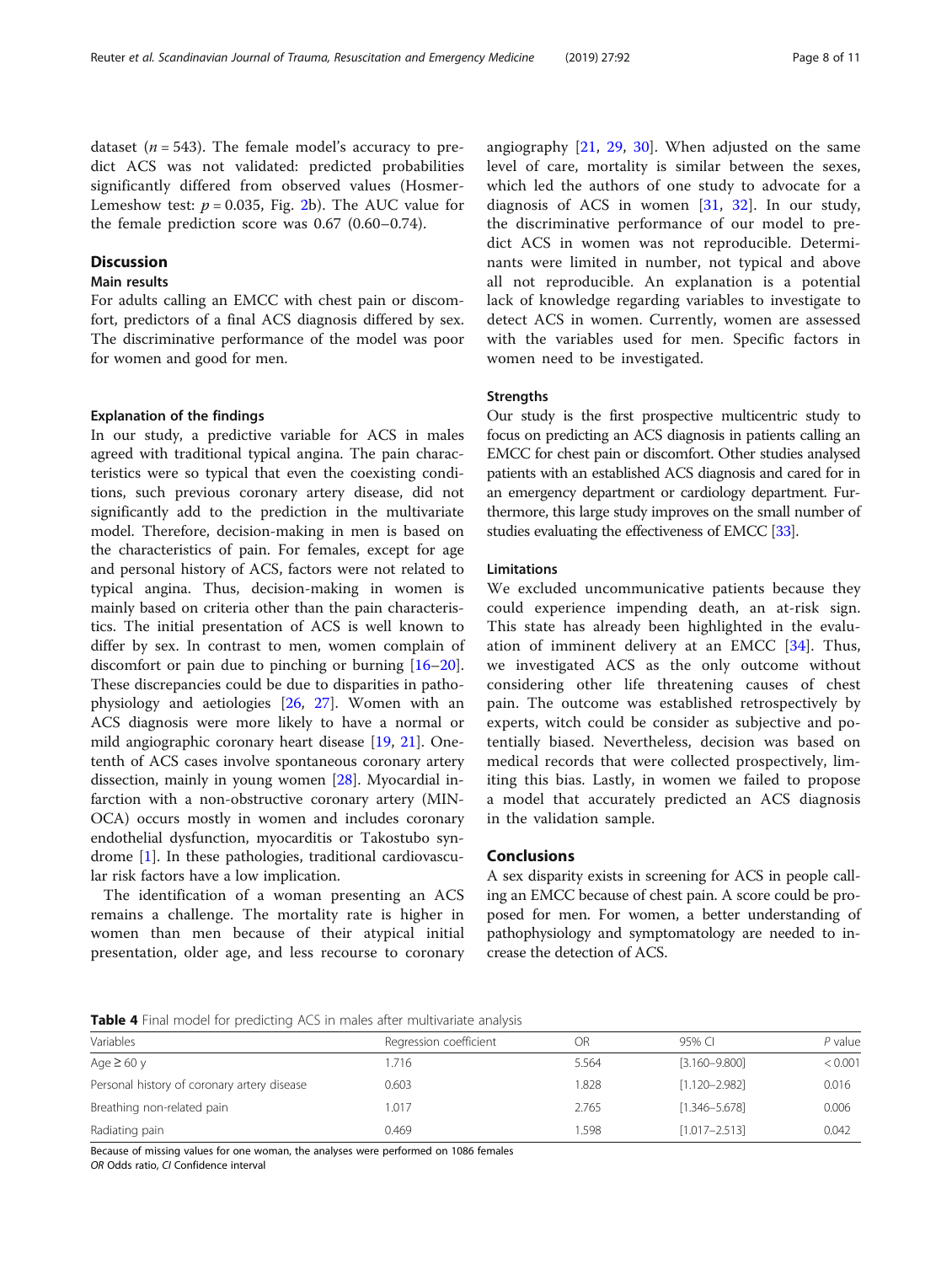# Appendix

Table 5 Characteristics and type of pain by availability of diagnosis

|                                   | Diagnosis unknown ( $n = 478$ ) | Diagnosis established ( $n = 3727$ ) | $P$ value |
|-----------------------------------|---------------------------------|--------------------------------------|-----------|
| Female, No. (%)                   | 212 (44.4)                      | 1630 (43.7)                          | 0.789     |
| Age, mean (SD), y, No. (%)        | 48.1 (16.5)                     | 55.9 (17.0)                          | < 0.001   |
| $<$ 40                            | 147 (30.8)                      | 764 (20.5)                           | < 0.001   |
| 40-50                             | 133 (27.8)                      | 804 (21.6)                           |           |
| 50-60                             | 95 (19.9)                       | 790 (21.2)                           |           |
| $\geq 60$                         | 103 (21.5)                      | 1369 (36.7)                          |           |
| Coexisting conditions, No. (%)    |                                 |                                      |           |
| Hypertension                      | 84 (17.6)                       | 1181 (31.7)                          | < 0.001   |
| Personal coronary artery disease  | 71 (14.9)                       | 857 (23.0)                           | < 0.001   |
| Family coronary artery disease    | 82 (17.2)                       | 603 (16.2)                           | 0.587     |
| Tobacco use                       | 220 (46.0)                      | 1244 (33.4)                          | < 0.001   |
| Diabetes                          | 20(4.2)                         | 462 (12.4)                           | < 0.001   |
| Dyslipidaemia                     | 77 (16.1)                       | 838 (22.5)                           | 0.001     |
| Medication therapy, No. (%)       |                                 |                                      |           |
| Aspirin                           | 55 (11.5)                       | 624 (16.7)                           | 0.003     |
| Clopidogrel                       | 31(6.5)                         | 410 (11.0)                           | 0.002     |
| Thyroid hormone                   | 20 (4.2)                        | 152(4.1)                             | 0.912     |
| Statin                            | 40 (8.4)                        | 589 (15.8)                           | < 0.001   |
| Severity of pain, median (IQR)    | $5[3-6]$                        | $5[3-7]$                             | 0.032     |
| Type of pain, No. (%)             |                                 |                                      |           |
| Severe pain (NRS ≥6)              | 177 (37.1)                      | 1616 (43.4)                          | 0.009     |
| Permanent                         | 112 (23.4)                      | 947 (25.4)                           | 0.348     |
| Pain onset:                       |                                 |                                      | 0.057     |
| Crescendo                         | 113 (23.6)                      | 782 (21.0)                           |           |
| Abruptly                          | 179 (37.4)                      | 1608 (43.1)                          |           |
| Unclassified                      | 186 (38.9)                      | 1337 (35.9)                          |           |
| Circumstance of call, No. (%)     |                                 |                                      | 0.733     |
| At rest                           | 382 (79.9)                      | 3026 (81.2)                          |           |
| Sport or stress related           | 52 (10.9)                       | 395 (10.6)                           |           |
| Unclassified                      | 44 (9.2)                        | 306 (8.2)                            |           |
| Pain typography, No. (%)          |                                 |                                      |           |
| Typical chest pain <sup>a</sup>   | 231 (48.3)                      | 2121 (56.9)                          | < 0.001   |
| Retrosternal                      | 170 (35.6)                      | 1721 (46.2)                          |           |
| Post-myocardial infarction angina | 14/71 (19.7)                    | 241/857 (28.1)                       | 0.127     |
| Peak type                         | 143 (29.9)                      | 701 (18.8)                           | < 0.001   |
| Burning                           | 59 (12.3)                       | 478 (12.8)                           | 0.766     |
| Pinching                          | 19(4.0)                         | 204(5.5)                             | 0.169     |
| Increasing at position change     | 119 (24.9)                      | 726 (19.5)                           | 0.005     |
| Breathing non-related             | 311 (65.1)                      | 2738 73.5)                           | < 0.001   |
| Radiating                         | 198 (41.4)                      | 1637 (43.9)                          | 0.299     |
| Additional symptoms               | 302 (63.3)                      | 2521 (67.7)                          | 0.056     |

NRS Numeric rating scale<br><sup>a</sup>Typical chest pain is characterized by a retrosternal sensation of pressure or heaviness ('angina'), which may be intermittent (usually lasting several minutes) or persistent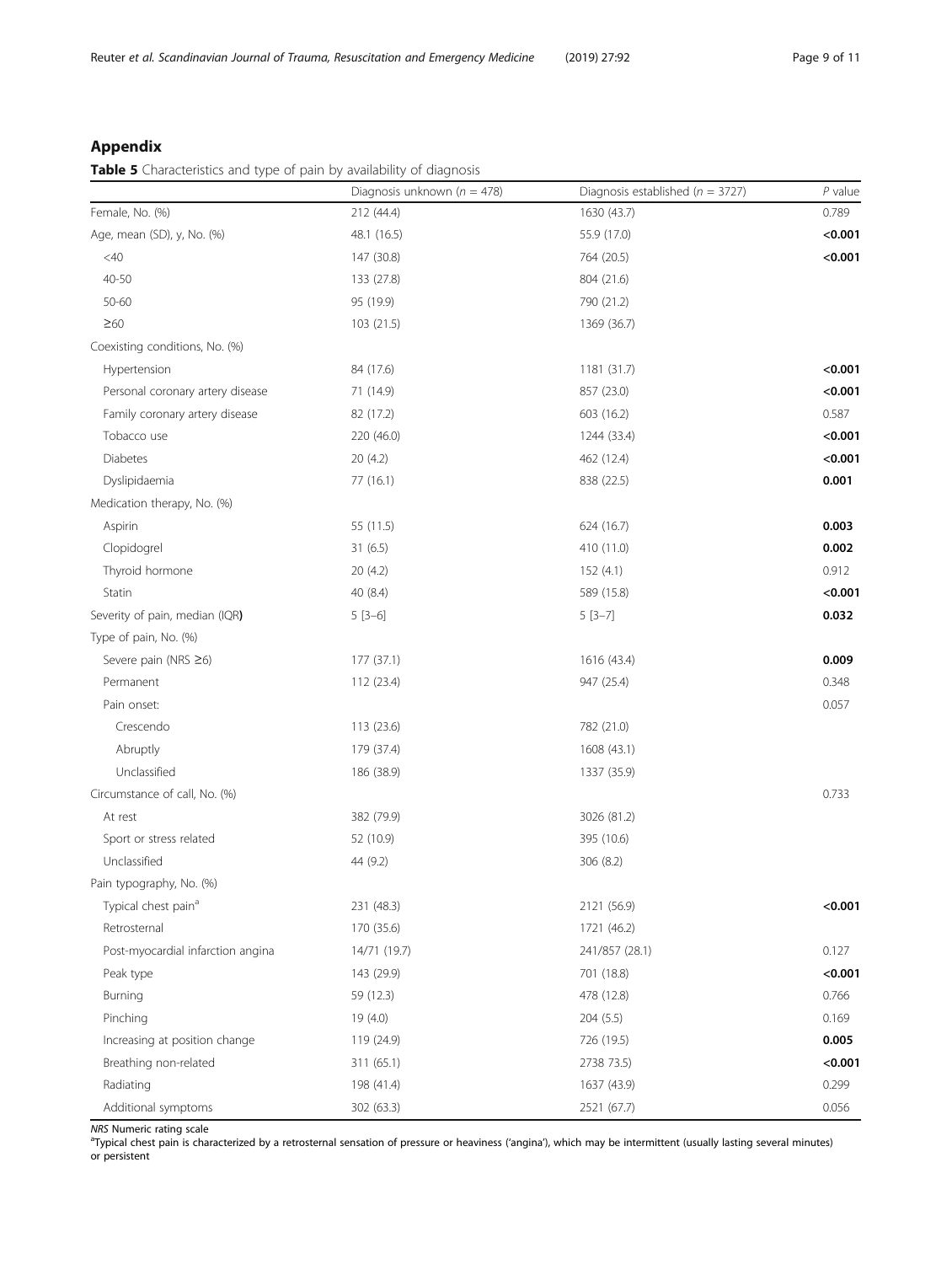# <span id="page-9-0"></span>Supplementary information

Supplementary information accompanies this paper at [https://doi.org/10.](https://doi.org/10.1186/s13049-019-0670-y) [1186/s13049-019-0670-y](https://doi.org/10.1186/s13049-019-0670-y).

Additional file 1. Standardized form for gathering data on patient characteristics, cardiovascular risk factors, medical history and clinical presentation.

Additional file 2. Flowchart in the derivation set by sex.

#### Abbreviations

ACS: Acute Coronary Syndrome; AUC: Area Under the ROC Curve; ECG: Electrocardiography; EMCC: Emergency Medical Communication Centre; IQR: Interquartile Range; MICU: Mobile Intensive Care Unit; MINOCA: Myocardial infarction with a non-obstructive coronary artery; ROC: Receiver Operating Characteristic; STEMI: ST Elevation Myocardial Infarction

#### Acknowledgments

The authors thank Mrs. Vanessa Houze-Cerfon for her help in monitoring participants.

#### Transparency declaration

The lead authors (the manuscript's guarantors) affirm that the manuscript is an honest, accurate, and transparent account of the study being reported; that no important aspects of the study have been omitted; and that any discrepancies from the study as planned (and, if relevant, registered) have been explained.

#### Authors' contributions

Conception and design: SHYK, VB, JLD and SC; acquisition of data: CP, AB, ET, XC and SC; analysis: SHYK and VB; interpretation of data: PGR, SHYK, VB and SC; drafting the article: PGR and SC; critical revision for important intellectual content: all authors; final approval of the version to be published: all authors.

#### Funding

The study was supported by the Programme Hospitalier de Recherche Clinique 2009 of the French Ministry of Health. The funders of the study had no role in study design, data collection, data analysis, data interpretation, or writing of the report.

#### Availability of data and materials

The statistical code and technical processes are available from the time of publication. Appropriate institutional agreements will be required for anonymised participant data transfer. Requests should be made via email to the corresponding author along with an analysis proposal.

#### Ethics approval

In accordance with French law, our local ethics committee considered that patient oral consent could be sufficient for participation in this observational study. Data collection and storage were approved by the "Comité consultative sur le traitement de l'information en matière de recherché" (CCTIRS) and the "Commission nationale informatique et liberté" (CNIL). This study is registered with [ClinicalTrials.gov,](http://clinicaltrials.gov) number NCT02042209.

#### Competing interests

All authors have completed the Unified Competing Interest form (available on request from the corresponding author) and declare: no support from any organisation for the submitted work; no financial relationships with any organisations that might have an interest in the submitted work in the previous 3 years, no other relationships or activities that could appear to have influenced the submitted work.

#### Author details

<sup>1</sup> Emergency Department, Toulouse University Hospital, 31000 Toulouse, France. <sup>2</sup>UMR 1027, Paul Sabatier University Toulouse III, Inserm, Toulouse, France. <sup>3</sup>SAMU 92, Assistance Publique–Hôpitaux de Paris, Hôpital Raymond Poincaré, 92380 Garches, France. <sup>4</sup>SAMU 33, CHU de Bordeaux, 33076 Bordeaux cedex, France. <sup>5</sup>Unité de Soutien Méthodologique à la Recherche (USMR), Centre Hospitalier Universitaire de Toulouse (CHU de Toulouse), Toulouse, France. <sup>6</sup>Department of Cardiology, Rangueil University Hospital,

Toulouse, France. <sup>7</sup>Department of Emergency, CHU de la Réunion, allée des Topazes, Université de la Réunion, 97400 Saint Denis, France.

### Received: 4 July 2019 Accepted: 16 September 2019 Published online: 17 October 2019

#### References

- 1. Ibanez B, James S, Agewall S, Antunes MJ, Bucciarelli-Ducci C, Bueno H, et al. 2017 ESC guidelines for the management of acute myocardial infarction in patients presenting with ST-segment elevationThe task force for the management of acute myocardial infarction in patients presenting with ST-segment elevation of the European Society of Cardiology (ESC). Eur Heart J. 2018;39(2):119–77.
- 2. Mehta LS, Beckie TM, DeVon HA, Grines CL, Krumholz HM, Johnson MN, et al. Acute myocardial infarction in women: a scientific statement from the American Heart Association. Circulation. 2016;133(9):916–47.
- 3. Møller TP, Ersbøll AK, Tolstrup JS, Østergaard D, Viereck S, Overton J, et al. Why and when citizens call for emergency help: an observational study of 211,193 medical emergency calls. Scand J Trauma Resusc Emerg Med. 2015; 23:88.
- 4. Rawshani A, Larsson A, Gelang C, Lindqvist J, Gellerstedt M, Bång A, et al. Characteristics and outcome among patients who dial for the EMS due to chest pain. Int J Cardiol. 2014;176(3):859–65.
- 5. Gellerstedt M, Rawshani N, Herlitz J, Bång A, Gelang C, Andersson J-O, et al. Could prioritisation by emergency medicine dispatchers be improved by using computer-based decision support? A cohort of patients with chest pain. Int J Cardiol. 2016;220:734–8.
- 6. Charpentier S, Beaune S, Joly LM, Khoury A, Duchateau F-X, Briot R, et al. Management of chest pain in the French emergency healthcare system: the prospective observational EPIDOULTHO study. 2018;25(6):404–10.
- 7. Newman JD, Davidson KW, Ye S, Shaffer JA, Shimbo D, Muntner P. Gender differences in calls to 9-1-1 during an acute coronary syndrome. Am J Cardiol. 2013;111(1):58–62.
- 8. Leurent G, Garlantézec R, Auffret V, Hacot JP, Coudert I, Filippi E, et al. Gender differences in presentation, management and inhospital outcome in patients with ST-segment elevation myocardial infarction: data from 5000 patients included in the ORBI prospective French regional registry. Arch Cardiovasc Dis. 2014;107(5):291–8.
- Melberg T, Kindervaag B, Rosland J. Gender-specific ambulance priority and delays to primary percutaneous coronary intervention: a consequence of the patients' presentation or the management at the emergency medical communications center? Am Heart J. 2013;166(5):839–45.
- 10. Manzo-Silberman S, Assez N, Vivien B, Tazarourte K, Mokni T, Bounes V, et al. Management of non-traumatic chest pain by the French emergency medical system: insights from the DOLORES registry. Arch Cardiovasc Dis. 2015;108(3):181–8.
- 11. Rawshani N, Rawshani A, Gelang C, Herlitz J, Bång A, Andersson J-O, et al. Could ten questions asked by the dispatch center predict the outcome for patients with chest discomfort? Int J Cardiol. 2016;209:223–5.
- 12. Rawshani A, Rawshani N, Gelang C, Andersson J-O, Larsson A, Bång A, et al. Emergency medical dispatch priority in chest pain patients due to life threatening conditions: a cohort study examining circadian variations and impact of the education. Int J Cardiol. 2017;236:43–8.
- 13. Kontos MC, Jesse RL. Evaluation of the emergency department chest pain patient. Am J Cardiol. 2000;85(5A):32B–9B.
- 14. Goldberg R, Goff D, Cooper L, Luepker R, Zapka J, Bittner V, et al. Age and sex differences in presentation of symptoms among patients with acute coronary disease: the REACT trial. Rapid early action for coronary treatment. Coron Artery Dis. 2000;11(5):399–407.
- 15. Howard BV, Rodriguez BL, Bennett PH, Harris MI, Hamman R, Kuller LH, et al. Prevention conference VI: diabetes and cardiovascular disease: writing group I: epidemiology. Circulation. 2002;105(18):e132–7.
- 16. Canto JG, Goldberg RJ, Hand MM, Bonow RO, Sopko G, Pepine CJ, et al. Symptom presentation of women with acute coronary syndromes: myth vs reality. Arch Intern Med. 2007;167(22):2405–13.
- 17. Khan NA, Daskalopoulou SS, Karp I, Eisenberg MJ, Pelletier R, Tsadok MA, et al. Sex differences in acute coronary syndrome symptom presentation in young patients. JAMA Intern Med. 2013;173(20):1863–71.
- 18. D'Onofrio G, Safdar B, Lichtman JH, Strait KM, Dreyer RP, Geda M, et al. Sex differences in reperfusion in young patients with ST-segment-elevation